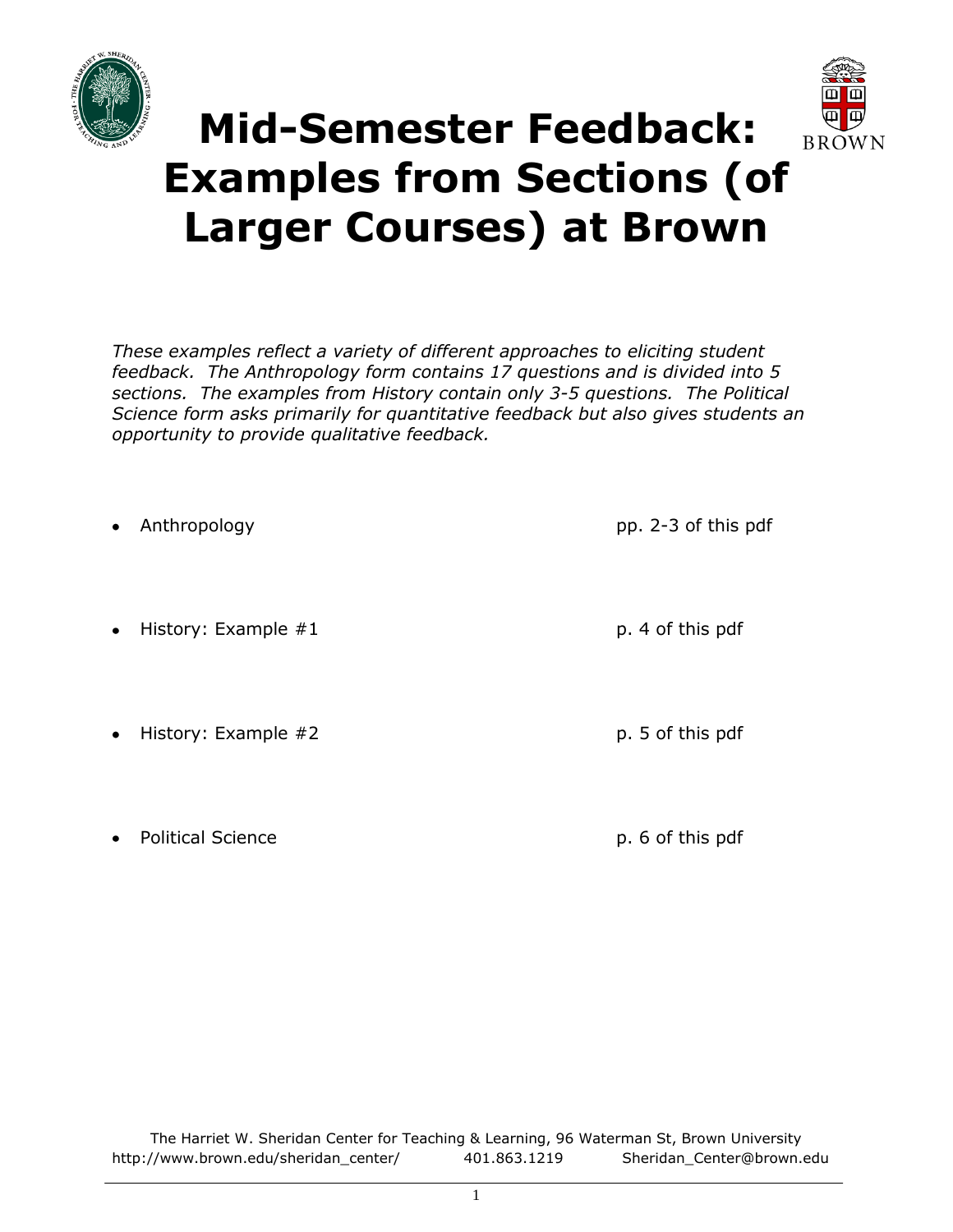## **Anthropology**

#### **AN 300 - Unofficial Mid-Semester Feedback about Section – October 2011**

This form is **solely** for me to understand what I do well and what I do not so well. It does not go into my file; neither does anyone read it **but me**.

#### **OPINIONS ABOUT SECTION IN GENERAL**

- 1. Do you enjoy section or is it a waste of your time?
- 2. Would you come as often as you do if I did not take attendance?
- 3. Do you feel like the discussions are interesting, do you leave here motivated about the material we've been working on?
- 4. What aspects of my leading the discussion do you find most useful?
- 5. What aspects would you change?

#### **PARTICIPATION**

- 6. How often do you participate in section? **(Please circle one)**
	- a. I have never talked in section so far (continue to question 7)
	- b. I talk every other week (continue to question 7)
	- c. I talk once every session (continue to question 7)
	- d. I talk more than once every session (**skip** to question 9)
- 7. Why do you not participate more often? **(You may circle more than one option)**
	- a. I am intimidated/shy
	- b. I find the material uninteresting
	- c. I don't have time to read the articles so I have nothing to say
	- d. I can't follow the discussion even if I do read the material
	- e. Other (please explain):
- 8. What can I do to make it easier for you to participate? (You may identify yourself here if you need me to reach out to you personally)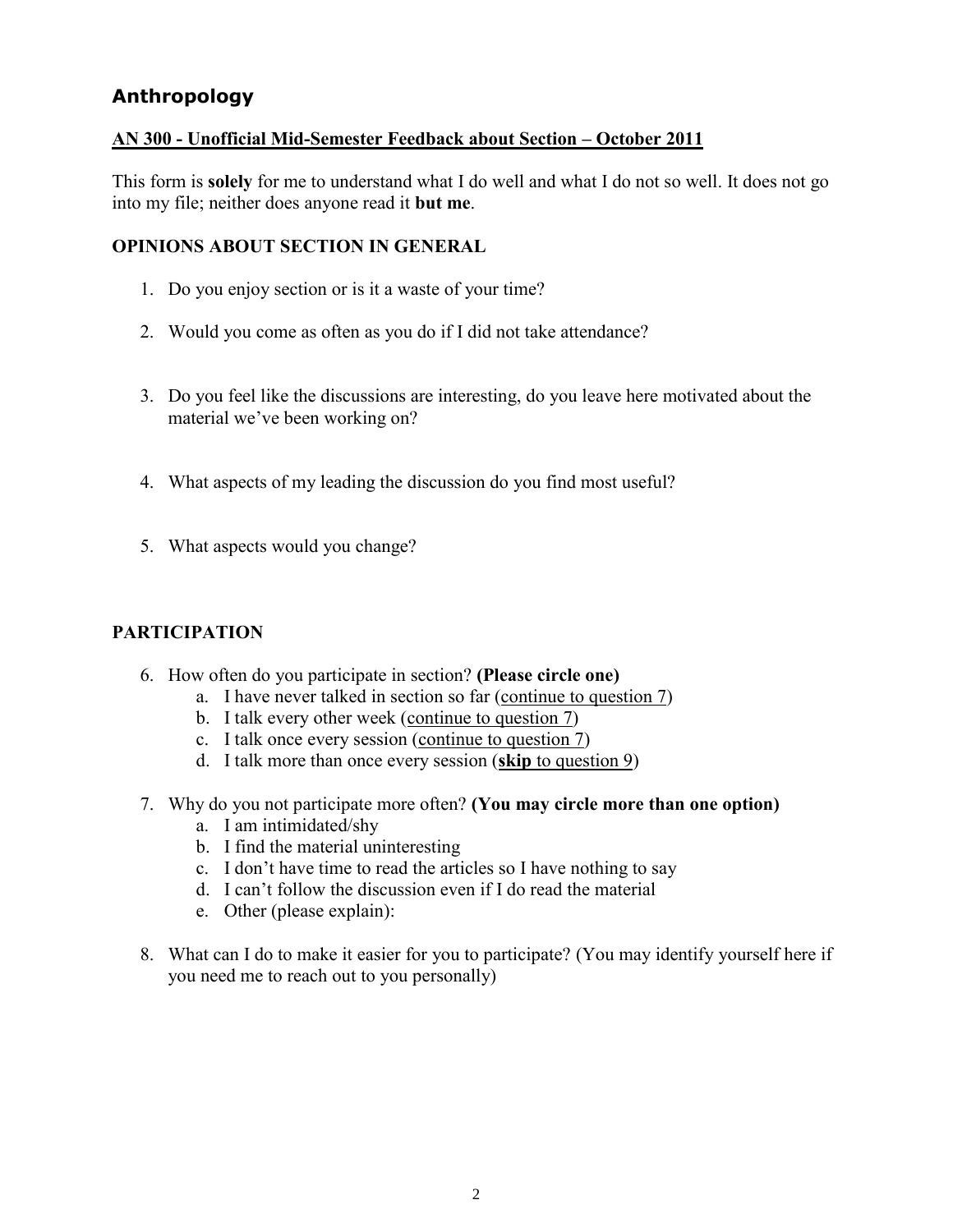#### **FORMAT**

- 9. Would you rather have students lead discussion every once in a while?
- 10. Would you rather work in groups and then reconvene as the entire section?

#### **RELATIONS WITH ME**

- 11. When I talk in section to summarize the main points of a discussion or to explain a certain topic, do you think I'm clear? If not, do you have a suggestion for fixing this?
- 12. Do you feel that you can easily reach me/talk to me? If not, please explain.

#### **GRADES**

- 13. Do you think I was fair in grading your paper/MT? If not, please explain and I encourage you to come and see me.
- 14. Are you concerned about your status in this class, either in terms of understanding the material or grade-wise? (If yes, I encourage you to see me)
	- a. Yes (continue to question 16)
	- b. No (**skip** to question 17)
- 15. What exactly is your concern?
- 16. How can I help you with this in and/or outside of section?
- 17. Any last comments about section or the class in general?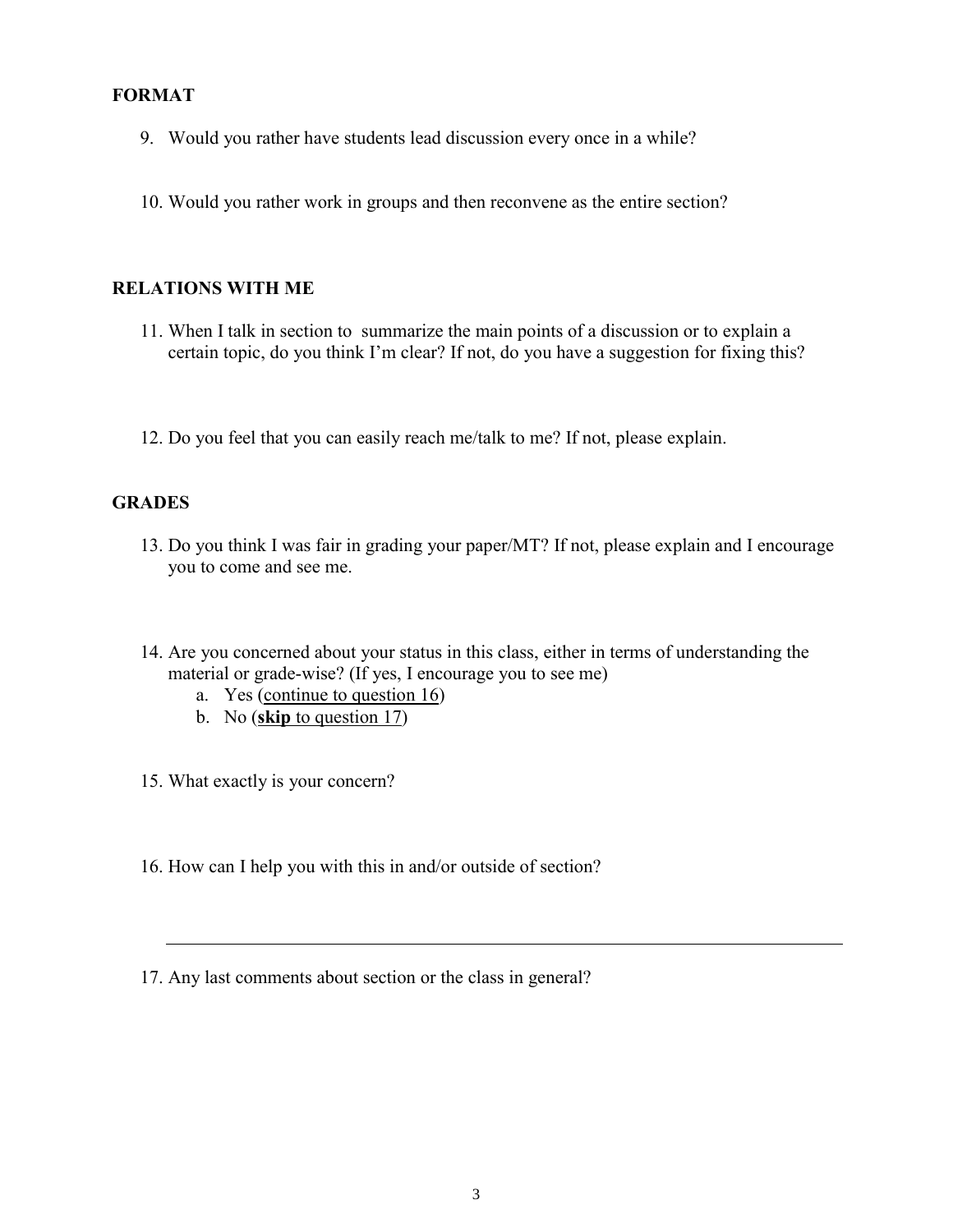# **History: Example #1**

October 21, 2011: Midway Section Evaluation

#### **\* Please give honest answers.**

#### **1. How much time and effort goes into preparing for a section?**

- a. I meticulously read every word of the book assigned each week.
- b. I read the weekly readings faithfully, and think about what I've read before coming to section.
- c. I just finish getting through the book right before I come to section.
- d. I skim the readings. I have a very rough idea of what they're about, but not the details.
- e. I read if I have time that week. But I skip reading if I don't have time.
- f. I usually don't prepare for section.
- g. Other:

#### **2. How are you contributing to the discussions during section?**

- a. I'm interested in the readings and the discussions, and contribute my ideas.
- b. I try to speak up at least once or twice each section.
- c. I just come and sit for an hour, and that's about it.
- d. Other:

### **3. If you are having trouble contributing, why do you think is the reason?**

- a. I am contributing actively, and don't have any problems.
- b. I need more time to think for answers.
- c. I am too shy to speak up.
- d. I am not prepared for section.
- e. Most of the discussion questions are not clear enough. (I'm sorry if this is the case! My fault.  $\circledS$
- f. Other:

#### **4. How do you think we can improve the quality of our discussions? (multiple answers are OK)**

- a. The way we are doing it right now is fine.
- b. I want more small-group discussions. It's more comfortable and easier to speak up that way.
- c. The TA should call on people sometimes, to make them participate.
- d. Having little weekly homework assignments would help understand the readings better.
- e. We should have more controversial questions and have debates.
- f. Let's have time to write out our answers (during section) to some important questions before discussing them. It helps think better if I write my ideas first.

## **5. All other suggestions to me -- what I'm doing well, ways in which I might improve?**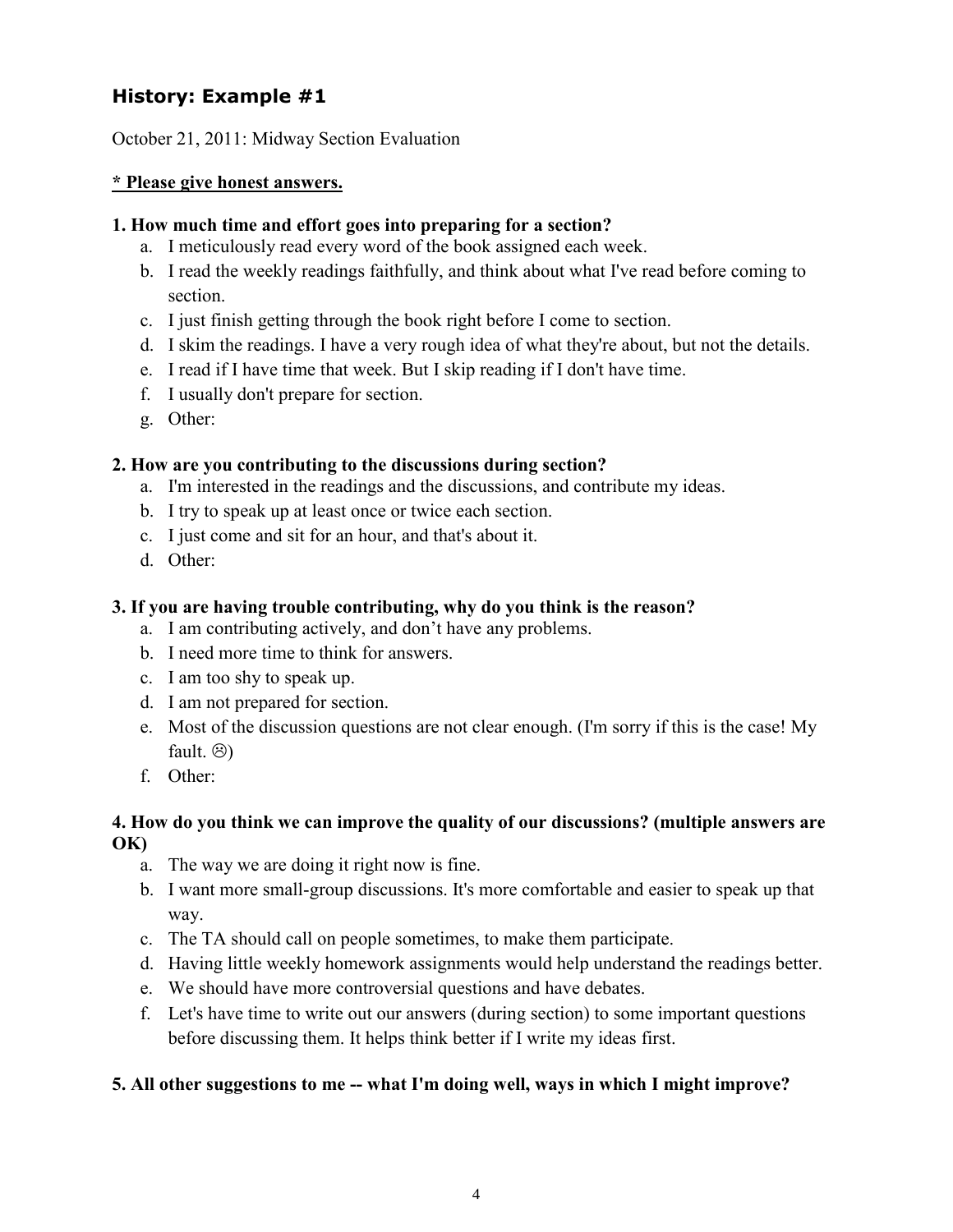## **History: Example #2**

## **Mid Semester Review Hellenistic History Section** TA: XXX

1. What are three things you have learned in section this semester?

2. What has worked well in section? What sorts of things would you like to keep seeing (or see more of)?

3. What has been less useful to you and how else might you prefer to use section time?